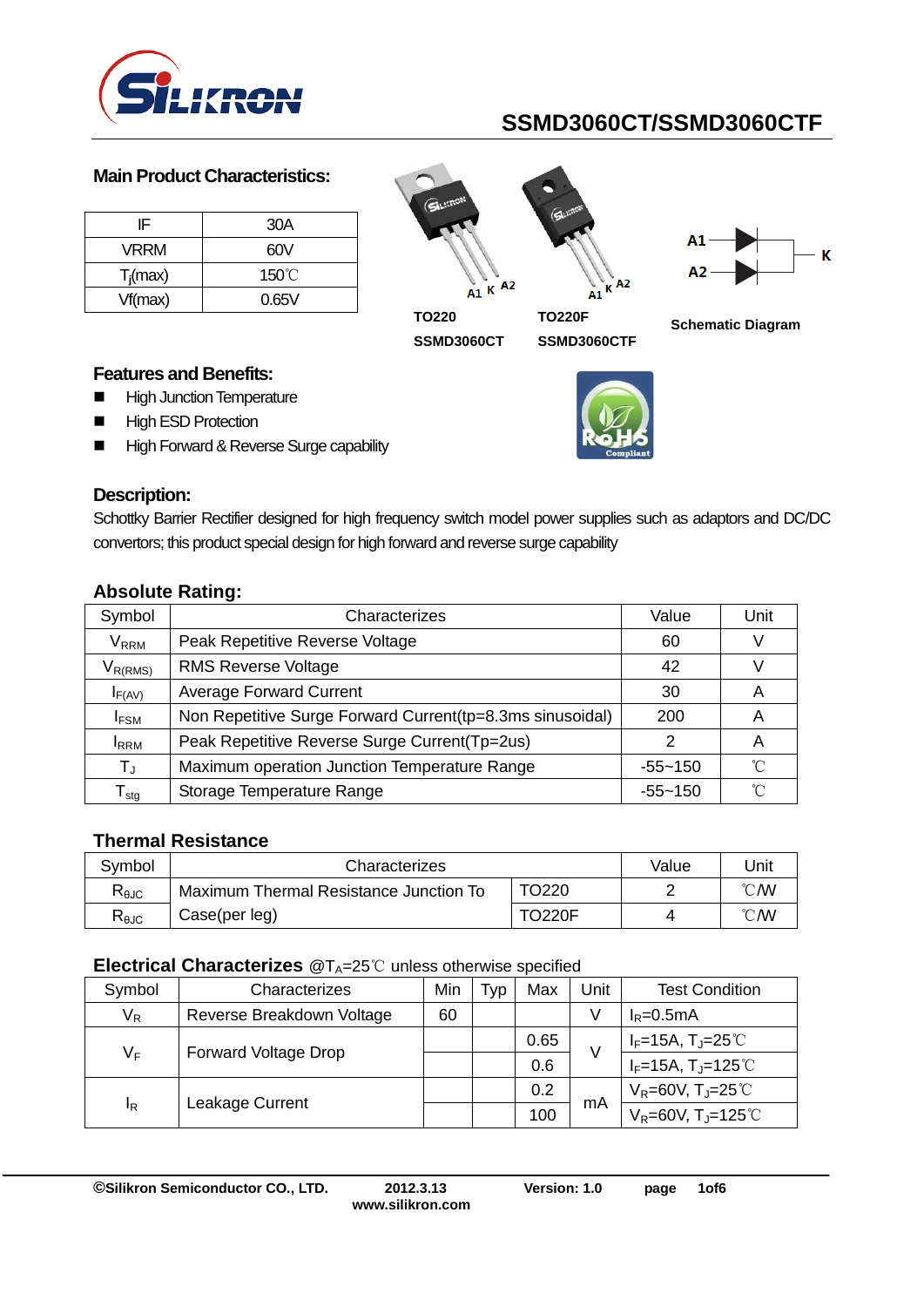

**I-V Curves:**











**Figure 3**:**Typical Reverse Characteristics**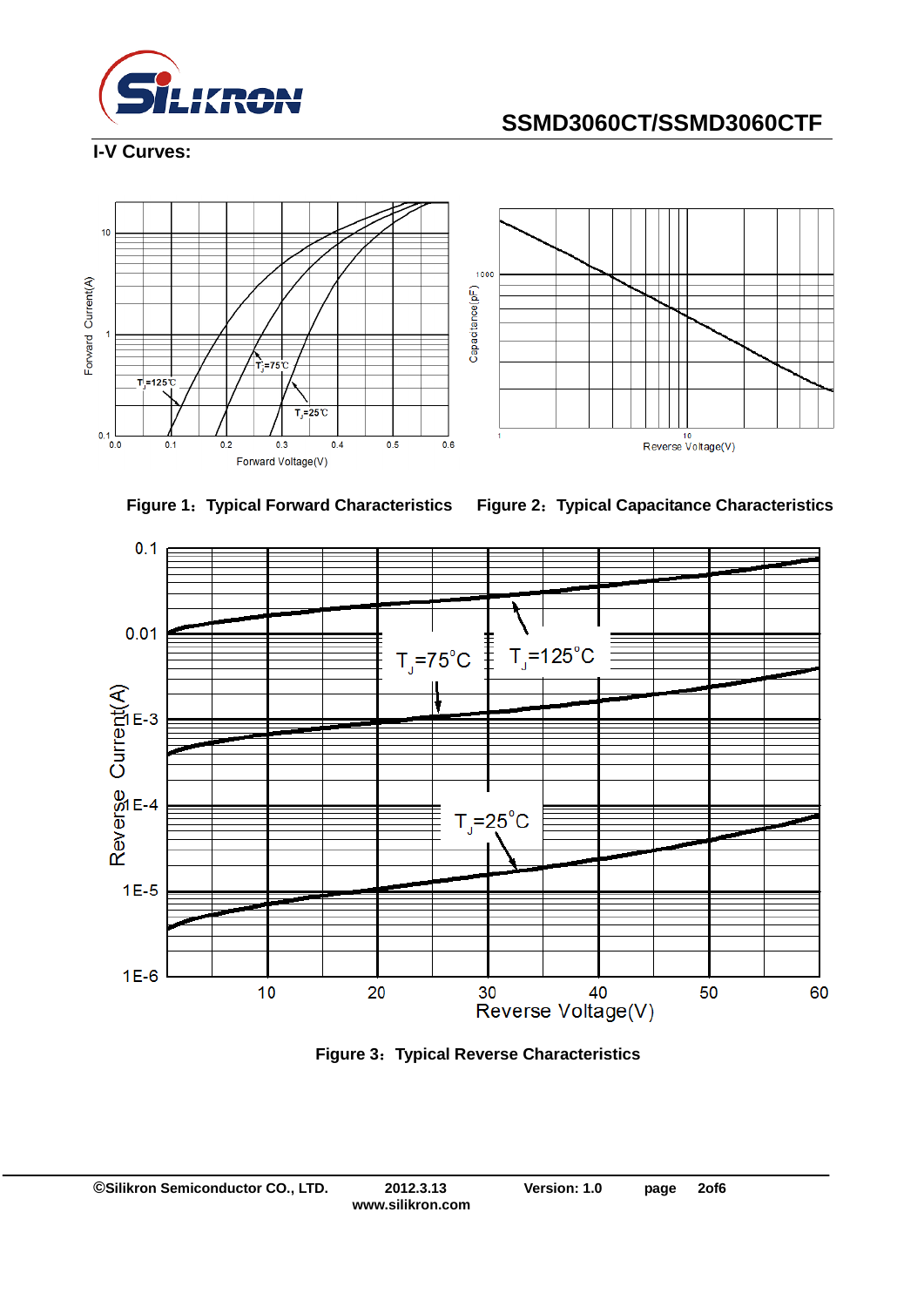

**Mechanical Data**: **TO220:** 

I



| <b>Symbol</b>  | <b>Dimension in Millimeters</b> |                |             | <b>Dimension in Inches</b> |                |                |
|----------------|---------------------------------|----------------|-------------|----------------------------|----------------|----------------|
|                | Min                             | <b>Nom</b>     | Max         | Min                        | <b>Nom</b>     | Max            |
| А              | 4.400                           | 4.550          | 4.700       | 0.173                      | 0.179          | 0.185          |
| A1             | 1.270                           | 1.300          | 1.330       | 0.050                      | 0.051          | 0.052          |
| A2             | 2.590                           | 2.690          | 2.790       | 0.102                      | 0.106          | 0.110          |
| b              | 0.770                           |                | 0.900       | 0.030                      |                | 0.035          |
| b <sub>2</sub> | 1.230                           | $\mathbf{r}$   | 1.360       | 0.048                      | ÷.             | 0.054          |
| c              | 0.480                           | 0.500          | 0.520       | 0.019                      | 0.020          | 0.020          |
| D              | 15.100                          | 15.400         | 15.700      |                            | 0.606          |                |
| D <sub>1</sub> | 9.000                           | 9.100          | 9.200       | 0.354                      | 0.358          | 0.362          |
| <b>DEP</b>     | 0.050                           | 0.285          | 0.520       | 0.002                      | 0.011          | 0.020          |
| E              | 10.060                          | 10.160         | 10.260      | 0.396                      | 0.400          | 0.404          |
| E1             |                                 | 8.700          | ÷.          | $\overline{\phantom{a}}$   | 0.343          | $\blacksquare$ |
| ΦP1            | 1.400                           | 1.500          | 1.600       | 0.055                      | 0.059          | 0.063          |
| e              | 2.54BSC                         |                | 0.1BSC      |                            |                |                |
| e1             |                                 | 5.08BSC        |             | 0.2BSC                     |                |                |
| H1             | 6.100                           | 6.300          | 6.500       | 0.240                      | 0.248          | 0.256          |
| L              | 12.750                          | 12.960         | 13.170      | 0.502                      | 0.510          | 0.519          |
| L1             |                                 |                | 3.950       |                            |                | 0.156          |
| L <sub>2</sub> | 1.85REF                         |                |             | 0.073REF                   |                |                |
| ΦР             | 3.570                           | 3.600          | 3.630       | 0.141                      | 0.142          | 0.143          |
| Q              | 2.730                           | 2.800          | 2.870       | 0.107                      | 0.110          | 0.113          |
| Q1             | ÷                               | 0.200          | ÷           | ÷                          | 0.008          | ÷              |
| $\Theta$ 1     | $5^0$                           | $7^0$          | $9^0$       | $5^0$                      | $7^0$          | $9^0$          |
| θ2             | 1 <sup>0</sup>                  | 3 <sup>0</sup> | $5^{\circ}$ | 1 <sup>0</sup>             | 3 <sup>0</sup> | $5^{\circ}$    |

**©Silikron Semiconductor CO., LTD. 2012.3.13 Version: 1.0 page 3of6**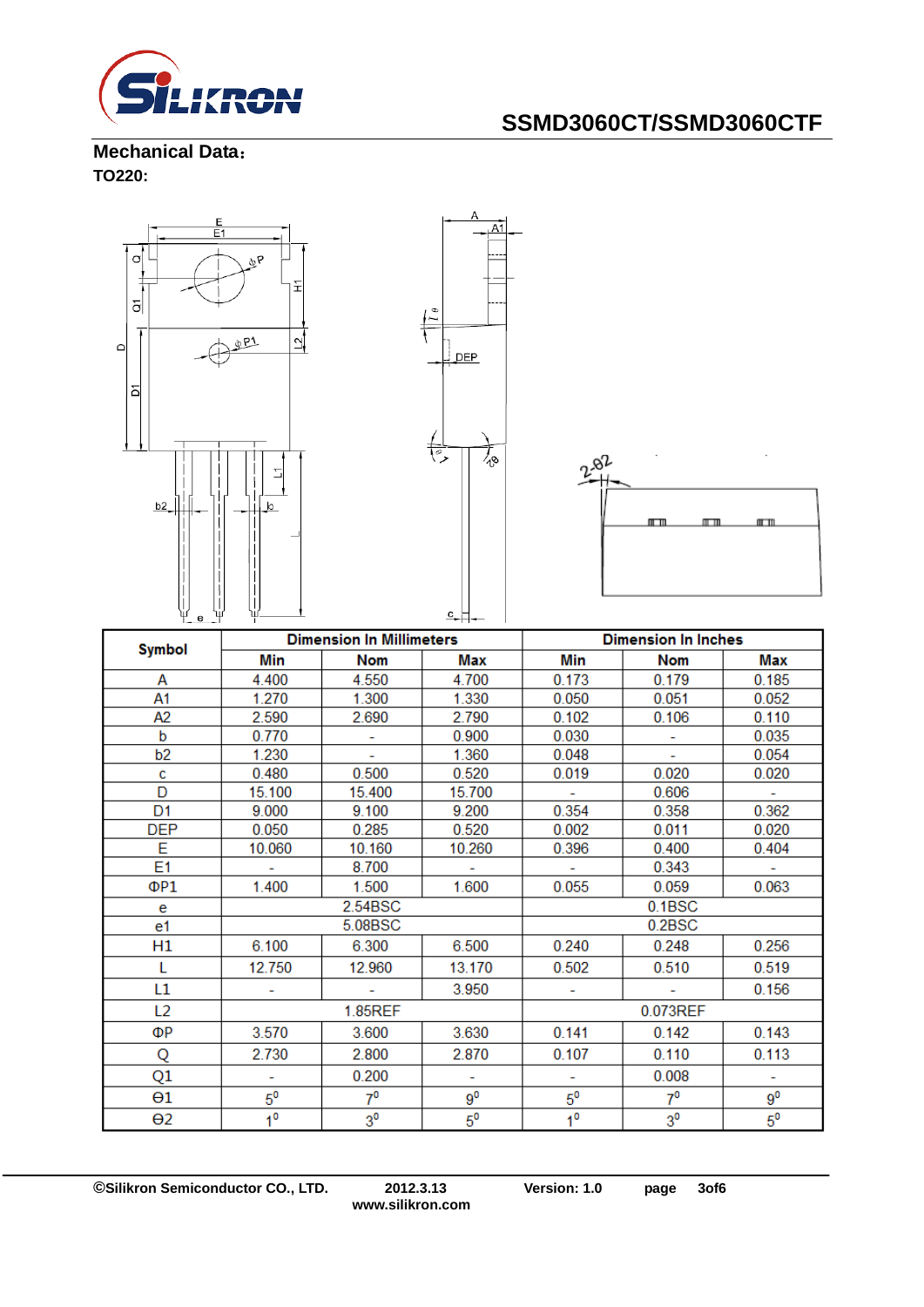

**TO220F**:







| <b>Dimension In Millimeters</b> |        |            | <b>Dimension In Inches</b> |         |            |       |
|---------------------------------|--------|------------|----------------------------|---------|------------|-------|
| Symbol                          | Min    | Nom        | Max                        | Min     | <b>Nom</b> | Max   |
| Ε                               | 9.960  | 10.160     | 10.360                     | 0.392   | 0.400      | 0.408 |
| А                               | 4.500  | 4.700      | 4.900                      | 0.177   | 0.185      | 0.193 |
| A1                              | 2.340  | 2.540      | 2.740                      | 0.092   | 0.100      | 0.108 |
| A2                              | 0.950  | 1.050      | 1.150                      | 0.037   | 0.041      | 0.045 |
| A3                              | 0.420  | 0.520      | 0.620                      | 0.017   | 0.020      | 0.024 |
| A4                              | 2.650  | 2.750      | 2.850                      | 0.104   | 0.108      | 0.112 |
| с                               | ÷.     | 0.500      | ٠                          |         | 0.020      | ÷.    |
| D                               | 15.670 | 15.870     | 16.070                     | 0.617   | 0.625      | 0.633 |
| Q                               | 3.200  | 3.300      | 3.400                      | 0.126   | 0.130      | 0.134 |
| H <sub>1</sub>                  | 6.480  | 6.680      | 6.880                      | 0.255   | 0.263      | 0.271 |
| е                               |        | 2.54BSC    |                            | 0.10BSC |            |       |
| ФP                              |        | 3.183      |                            |         | 0.125      |       |
| L                               | 12.780 | 12.980     | 13.180                     | 0.503   | 0.511      | 0.519 |
| D1                              | 8.990  | 9.190      | 9.390                      | 0.354   | 0.362      | 0.370 |
| ΦP1                             | 1.400  | 1.500      | 1.600                      | 0.055   | 0.059      | 0.063 |
| ΦP2                             | ۰      | 3.450      | ۰                          | ۰       | 0.136      | ۰     |
| $\Theta$ 1                      | 4°     | 5°         | 6°                         | 4°      | 5°         | 6°    |
| $\Theta$ <sub>2</sub>           | ۰      | $45^\circ$ |                            | ٠       | $45^\circ$ | ۰     |
| <b>DEP</b>                      | 0.050  | 0.100      | 0.150                      | 0.002   | 0.004      | 0.006 |
| F1                              | 1.900  | 2.000      | 2.100                      | 0.075   | 0.079      | 0.083 |
| F2                              | 8.980  | 9.180      | 9.380                      | 0.354   | 0.361      | 0.369 |
| F3                              | 3.200  | 3.300      | 3.400                      | 0.126   | 0.130      | 0.134 |
| G2                              | 6.900  | 7.000      | 7.100                      | 0.272   | 0.276      | 0.280 |
| b1                              | 1.170  | 1.205      | 1.240                      | 0.046   | 0.047      | 0.049 |
| b2                              | 0.770  | 0.810      | 0.850                      | 0.030   | 0.032      | 0.033 |

 $\overline{c}$ -1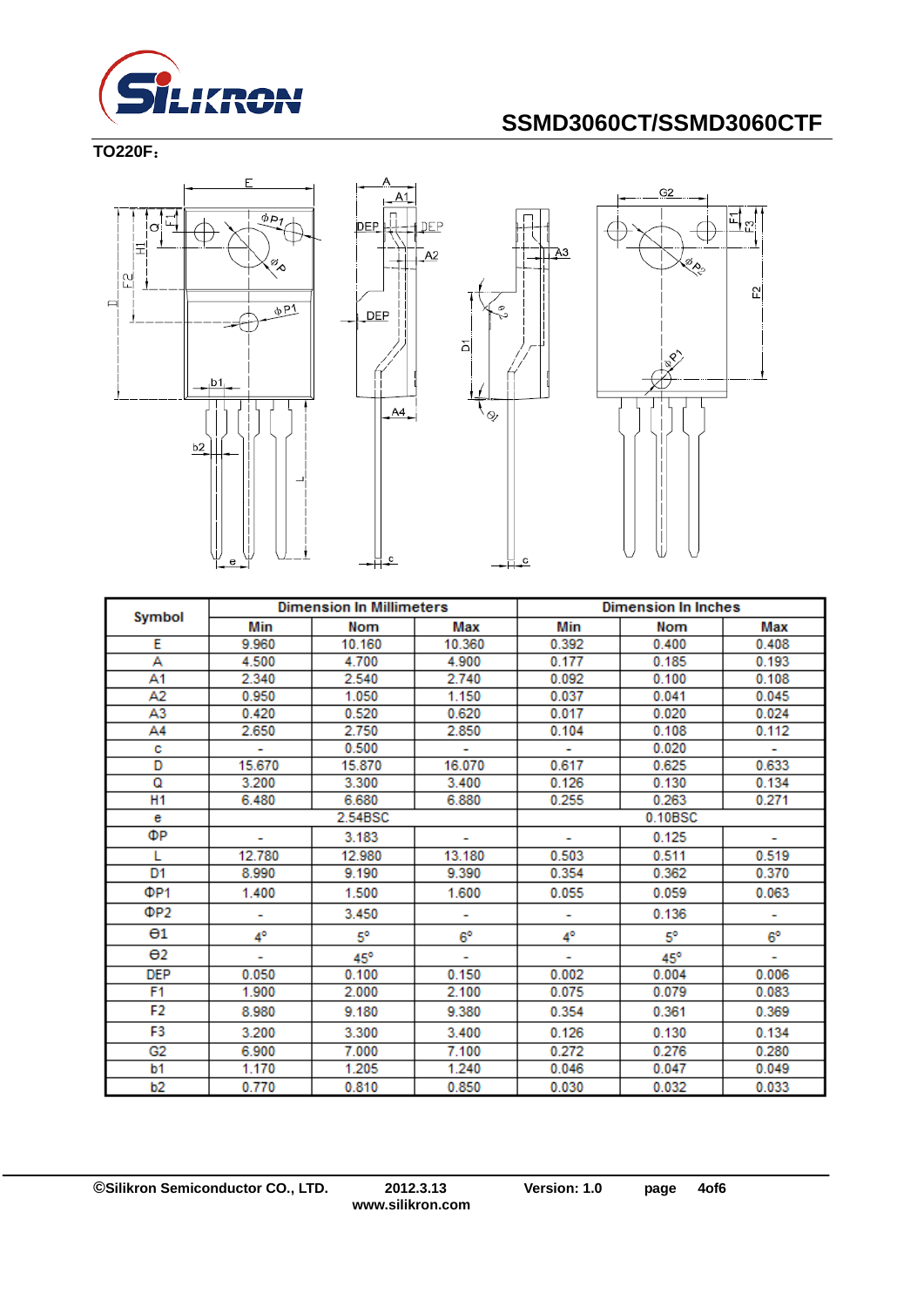

### **Ordering and Marking Information**

## **Device Marking: SSMD3060CT&SSMD3060CTF**

**Package (Available) TO-220&TO220F Operating Temperature Range C : -55 to 150 ºC**

### **Devices per Unit**

| <b>Package</b><br><b>Type</b> | Units/<br>Tube | <b>Tubes/Inner</b><br><b>Box</b> | Units/Inner<br><b>Box</b> | <b>Inner</b><br><b>Boxes/Carton</b><br><b>Box</b> | <b>Units/Car</b><br>ton<br><b>Box</b> |
|-------------------------------|----------------|----------------------------------|---------------------------|---------------------------------------------------|---------------------------------------|
| <b>TO220</b>                  | 50             | 20                               | 1000                      | 6                                                 | 6000                                  |
| <b>TO220F</b>                 | 50             | 20                               | 1000                      | 6                                                 | 6000                                  |

### **Reliability Test Program**

| <b>Test Item</b>   | <b>Conditions</b>   | <b>Duration</b>   | <b>Sample Size</b>  |
|--------------------|---------------------|-------------------|---------------------|
| High               | Ti=125℃ to 150℃ @   | 168 hours         | 3 lots x 77 devices |
| <b>Temperature</b> | 80% of Max          | 500 hours         |                     |
| <b>Reverse</b>     | <b>VDSS/VCES/VR</b> | <b>1000 hours</b> |                     |
| Bias(HTRB)         |                     |                   |                     |